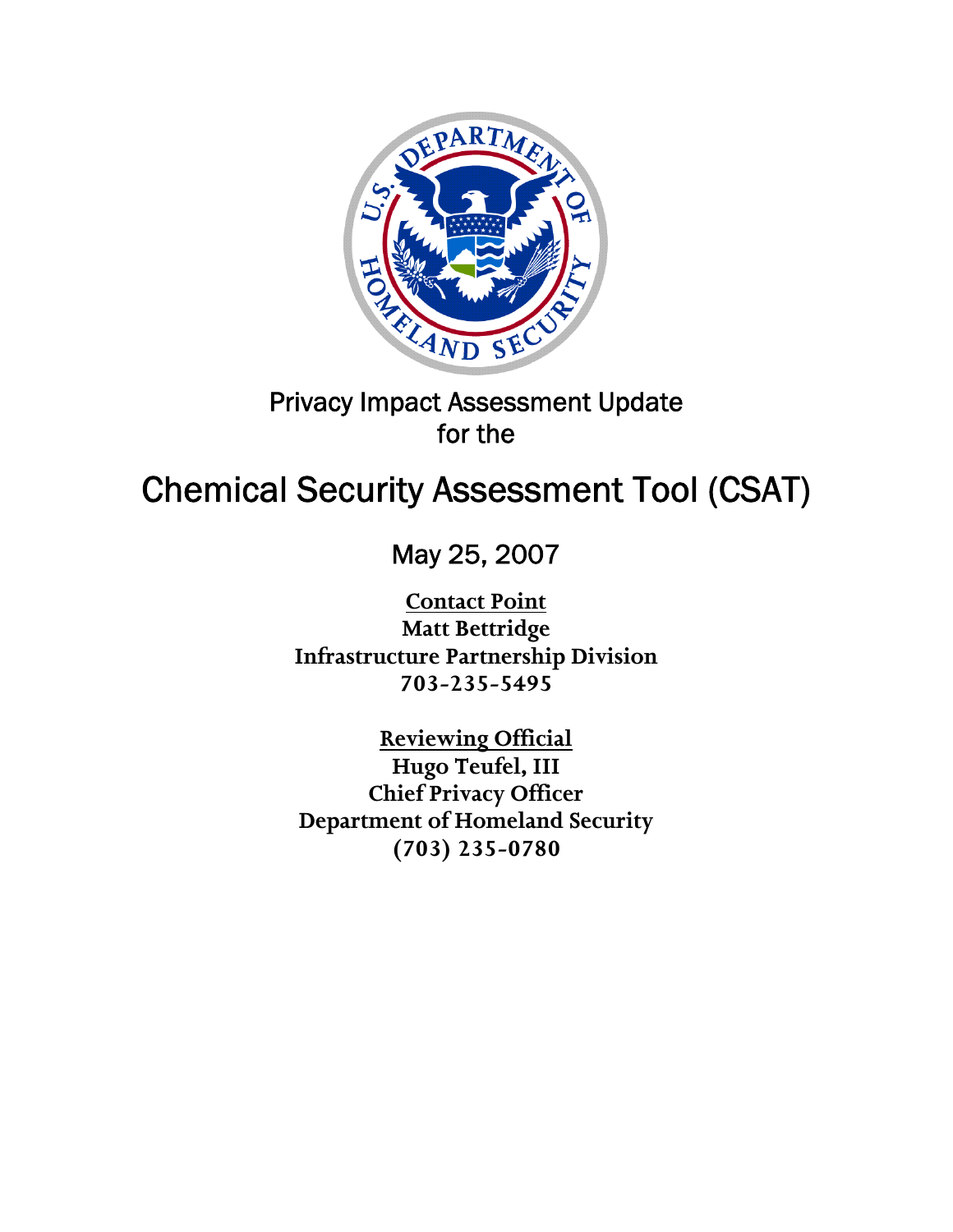

### Abstract

This is an update to the previous Chemical Security Assessment Tool Privacy Impact Assessment. This is an update to the previous Chemical Security Assessment Tool Privacy Impact Assessment (PIA) in order to describe the additional web site functionality, the new eligibility requirements for CSAT users, and the deployment of the CSAT Help Desk. CSAT collects personally identifiable information from CSAT users and/or CVI web site users. Further, the CSAT Help Desk may collect contact information from both CSAT users requesting basic CSAT IT support or from the general public inquiring about the CSAT program.

### Introduction

 The Department of Homeland Security/National Protection & Programs Directorate (NPPD) (formerly Preparedness Directorate)/Chemical Security Assessment Tool (CSAT) is a suite of applications for use by applicable chemical sector entities as described in Section 550 of Public Law 109-295, which provides DHS the responsibility and authority to regulate high risk chemical facilities. This is an update to the previous Chemical Security Assessment Tool Privacy Impact Assessment (PIA) in order to describe the additional web site functionality, the new eligibility requirements for CSAT users, and the deployment of the CSAT Help Desk. The updates to CSAT include the following: the CVI Website; Chemical-Terrorism Vulnerability Information (CVI) Training; the Security Vulnerability Assessment (SVA); the Site Security Plan (SSP); new CSAT user roles – Reviewer, and Authorizer; the CSAT security policy revision which allows individuals legally domiciled in the US to become CSAT users; and the CSAT Help Desk.

#### **CVI Website**

The CVI Website is a new component of the CSAT suite of tools. The CVI Website will host general CVI materials. The CVI Website provides these materials to support CSAT users completing the Top Screen, Security Vulnerability Assessment (SVA), and Site Security Plan (SSP). CSAT will comply with encryption requirements and use Secure Sockets Layer (SSL) for users accessing the system. CSAT will host the CVI Website on CSAT servers. The CSAT servers are protected as are all other parts of the CSAT database (as described in the CSAT PIA). Access to the CVI Website requires a valid user ID, password, granted exclusively by CSCD. Only CVI trained and authorized individuals, as well as CSAT users, may access the CVI Website. The CVI Website itself does not collect any Personally Identifiable Information (PII); however, only the authorized CVI web site users who have taken required training and submitted necessary documentation may access the CVI Website.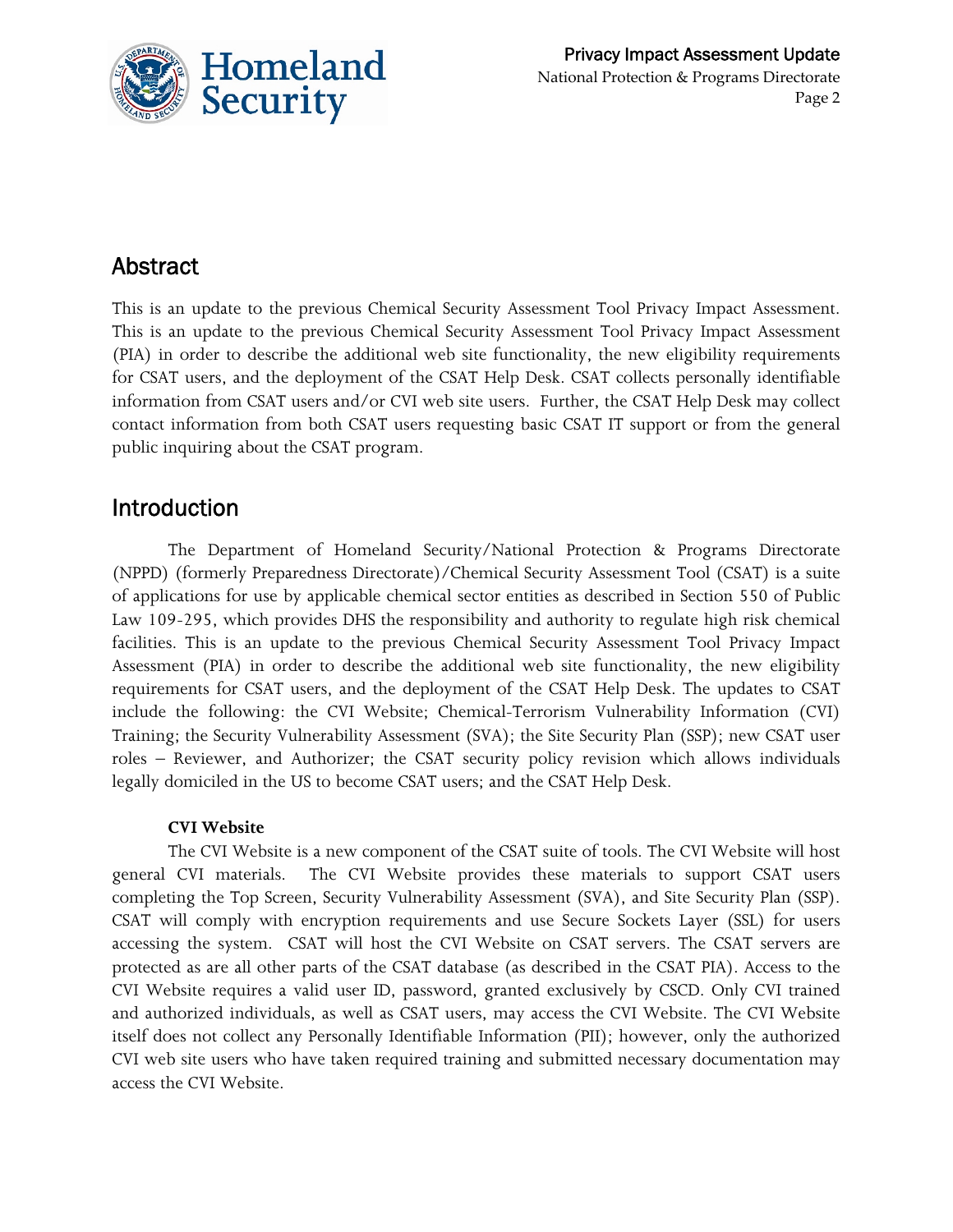

#### **CVI Training**

The CVI Training is an HTML based online training module accessible through the DHS website, http://www.dhs.gov/chemicalsecurity. Upon completion of the CVI Training a blank, user information form will be provided so that the individual may fill out name and business contact information, but CVI will not maintain this information in this format. CVI Training is required of all CVI web site users. The CVI web site allows potential CSAT users additional resources for filling out required assessments. Potential CVI web site users include chemical facility/entity personnel; federal, state, and local government employees; and contractors. Potential CVI website users will access the training module via the web, launch the training, and click through a series of screens that provide the necessary CVI information for a user to learn and become authorized.

Upon completion of the online training, individuals will enter their data (using SSL) into a certificate of completion, a non-disclosure agreement, and a coversheet. The non-disclosure agreement requires potential CVI web site users to submit their name and the Authorized Entity to which they are affiliated. Part of the non-disclosure agreement is the CVI Authorized User Information form. Information collected on this form is more detailed and includes the following:

First Name: Middle Initial: (optional) Last Name: Organization: Organization Type: Business Address: City: State: Zip Code: Telephone: E-mail: Describe Official Duties: Direct Supervisor's Name: Supervisor's Telephone Number: Government Agency: (If applicable)

The individual must enter the data then email or print and fax these forms to the Chemical Security Compliance Division (CSCD) CVI Security Officer. CSCD will then authorize the individual to be a CVI user. The CSCD CVI Security Officer will send an email (to the email address submitted by the individual) a token, username, and password for the CVI Website to all individuals who complete the CVI Training and submit the information to the CSCD CVI Security Officer.

#### **The Security Vulnerability Assessment (SVA)**

The Security Vulnerability Assessment (SVA) is a new application of the CSAT. The SVA is a tool used for the evaluation of the potential consequences and vulnerabilities of specific critical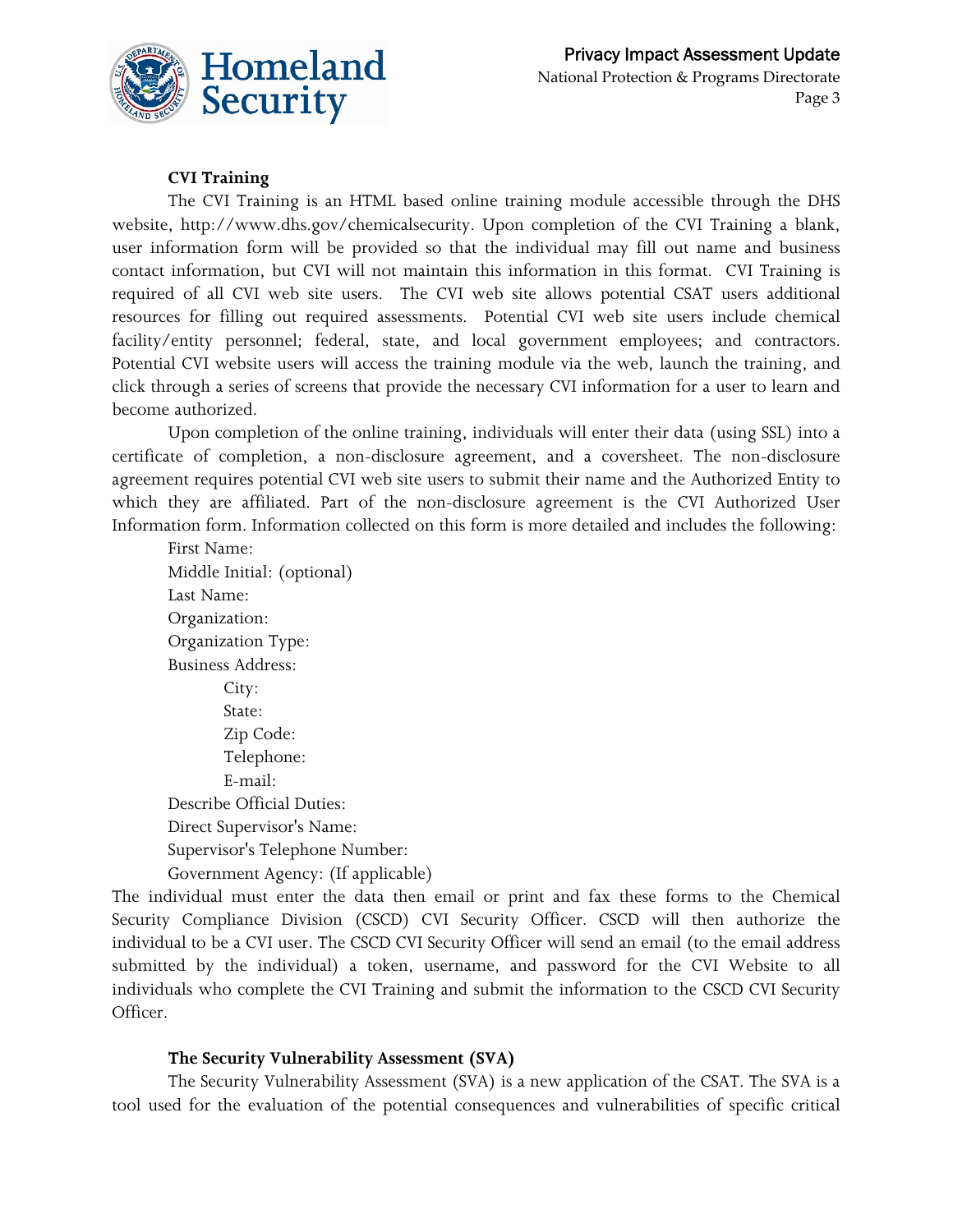

facility assets against a standard set of potential attack scenarios. The CSAT Top-Screen collects information, but not PII, and uses it to identify critical assets selected for the SVA. CSAT uses the SVA results to assign the facility a tier level and identify security gaps that the facility will need to address in the SSP.

#### **The Site Security Plan (SSP)**

The Site Security Plan (SSP) is a new application of the CSAT. The SSP is a tool that facilitates the collection of security measures, activities, and systems for judging compliance against the Risk Based Performance Standards (RBPS). SSP does not collect PII. DHS, in compliance with Section 550, will use the SSP to determine if CSAT covered facilities are managing their risks according to their tier level. DHS will evaluate the security measures provided in the SSP by using backend analytics based on the facility tier, identified security gaps from the SVA, and specific security measures reported in the SSP as compared to the RBPS. These analytic capabilities result in the ability to prioritize SSPs that may require further review by subject matter experts.

#### **New CSAT Roles Reviewer & Authorizer**

CSAT has added the two new user roles: Reviewer; and Authorizer. These new user roles are being added to the following CSAT applications: Top Screen; SVA; and SSP. Adding the new role of Reviewer, allows a facility to designate an individual who can review the assessment for quality and accuracy. The role of Authorizer allows the official facility representative to also have "read only" CSAT user access for review of the assessments prior to submitting to DHS.

**Reviewer -** The Reviewer role exists in the CSAT Top Screen; SVA; and SSP applications and has "read only" access. In CSAT, the Preparer and/or Submitter has the option to designate any number of individuals to review facility specific information prior to its submission into CSAT. This role is known as the Reviewer. Any number of Reviewers may be designated for one facility; but Reviewers must be designated to a facility.

PII collected for the Reviewer is identical to that collected for the Preparer and includes the following:

-Name (First, Middle Initial, Last)

-Business Mailing Address

-Business Phone Number (including extension if required)

-Business Email address

-Acknowledgement of US Citizenship (US Citizens may participate)

-Confirmation Reviewer is domiciled in the US (Non-US Citizens who are legally domiciled in US may be Reviewers).

**Authorizer –** The CSAT role of "Authorizing Person" as described in the CSAT PIA shall be known hence forth as the "Authorizer." The Authorizer's original responsibilities were to designate an individual to submit the assessment to DHS. The role of Authorizer now allows the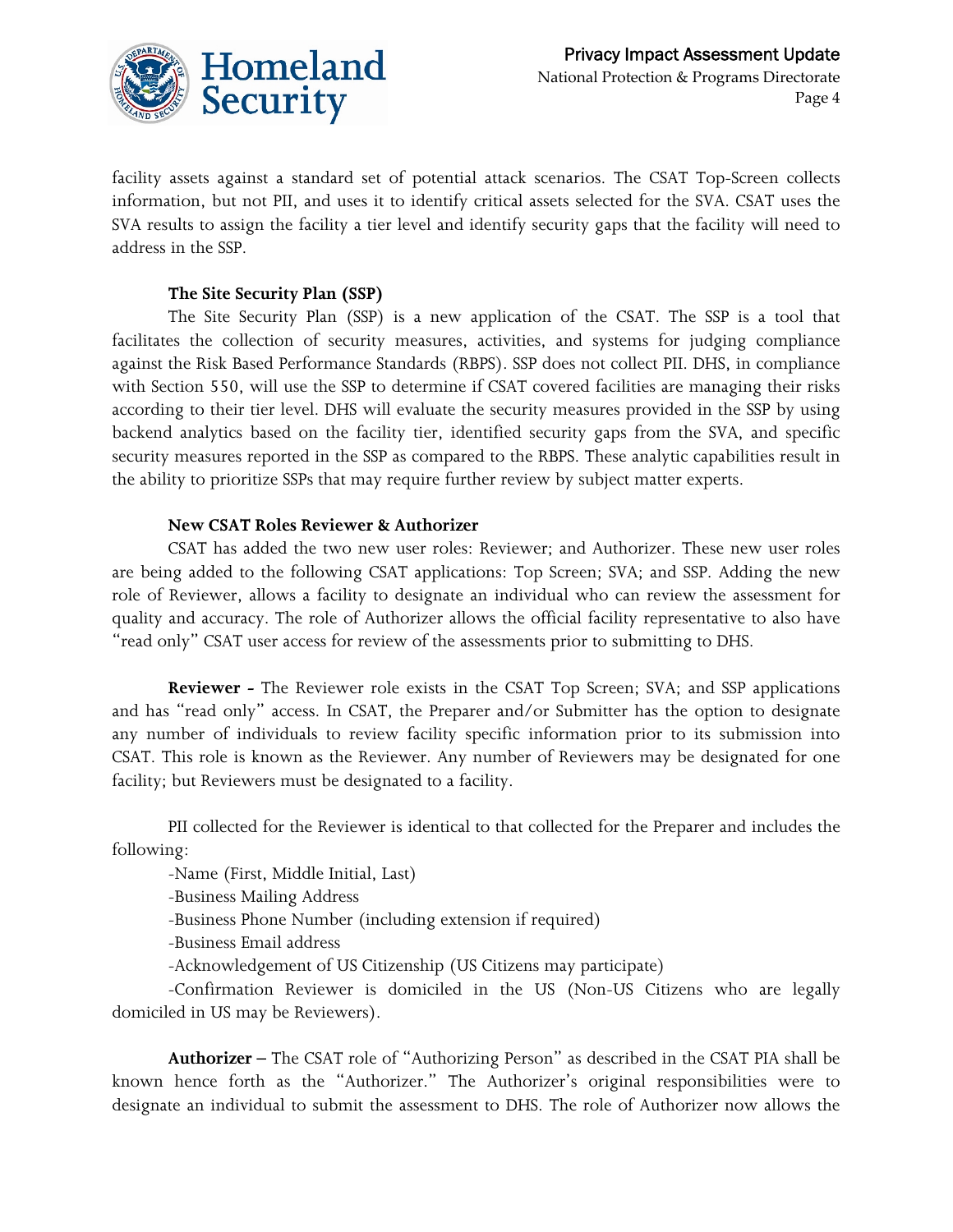

official facility representative to have "read only" CSAT user access for review of the assessments prior to submitting to DHS.

PII collected for the Approver is identical to that of the Submitter and includes the following:

-Name (First, Middle Initial, Last)

-Business Mailing Address

-Business Phone Number (including extension if required)

-Business Email address

-Acknowledgement of US Citizenship (US Citizens may participate)

-That the Authorizer is, or is designated by, an Officer of the Corporation

-Confirmation that the Authorizer is domiciled in the US (Non-US Citizens who are legally domiciled in the US may be Authorizers).

#### **CSAT Security Policy**

The CSAT applications now allow anyone who is legally domiciled in the US to become a CSAT user. CSAT is now consistent with Section 550 of Public Law 109-295. Previously, the CSAT Security Policy only allowed USCs to be CSAT users.

#### **CSAT Help Desk**

The CSAT Help Desk is a newly established call center that provides CSAT technical support, and CSAT program information. The CSAT Help Desk is provided for CSAT users and general public inquiries.

The Help Desk is staffed by DHS personnel, who are either federal employees or contractors, and a third party vendor under contract with the Department of Energy and a memorandum of understanding (MOU) with DHS. The CSAT Help Desk responds to callers using a tiered system in order to manage the work most effectively. Initially, all calls to the CSAT Help Desk are received by a third party vendor trained to respond to questions and provide information as scripted. The vendor makes a record of the call by opening a Help Desk Ticket via a web-based software program.

A third party vendor is also utilized to provide scripted information for basic CSAT IT support and general CSAT inquiries. The third party vendor that supports the CSAT Help Desk is neither part or, nor does it have internal access to CSAT. Only onsite CSAT personnel (DHS employees and contractors) have internal access to CSAT.

If the information being requested is beyond the scope of this vendor, the call is escalated to onsite CSAT staff (DHS employee or contractor). The onsite CSAT staff may then access the ticket information via the web and address the Help Desk ticket. If at this point the CSAT staff is unable to resolve the Help Desk ticket, the issue may again be escalated to the CSAT Program Manager (by the same means) for resolution.

The CSAT Help Desk may collect contact information from any caller regardless of CSAT registration/participant status. This information is collected for follow up purposes and is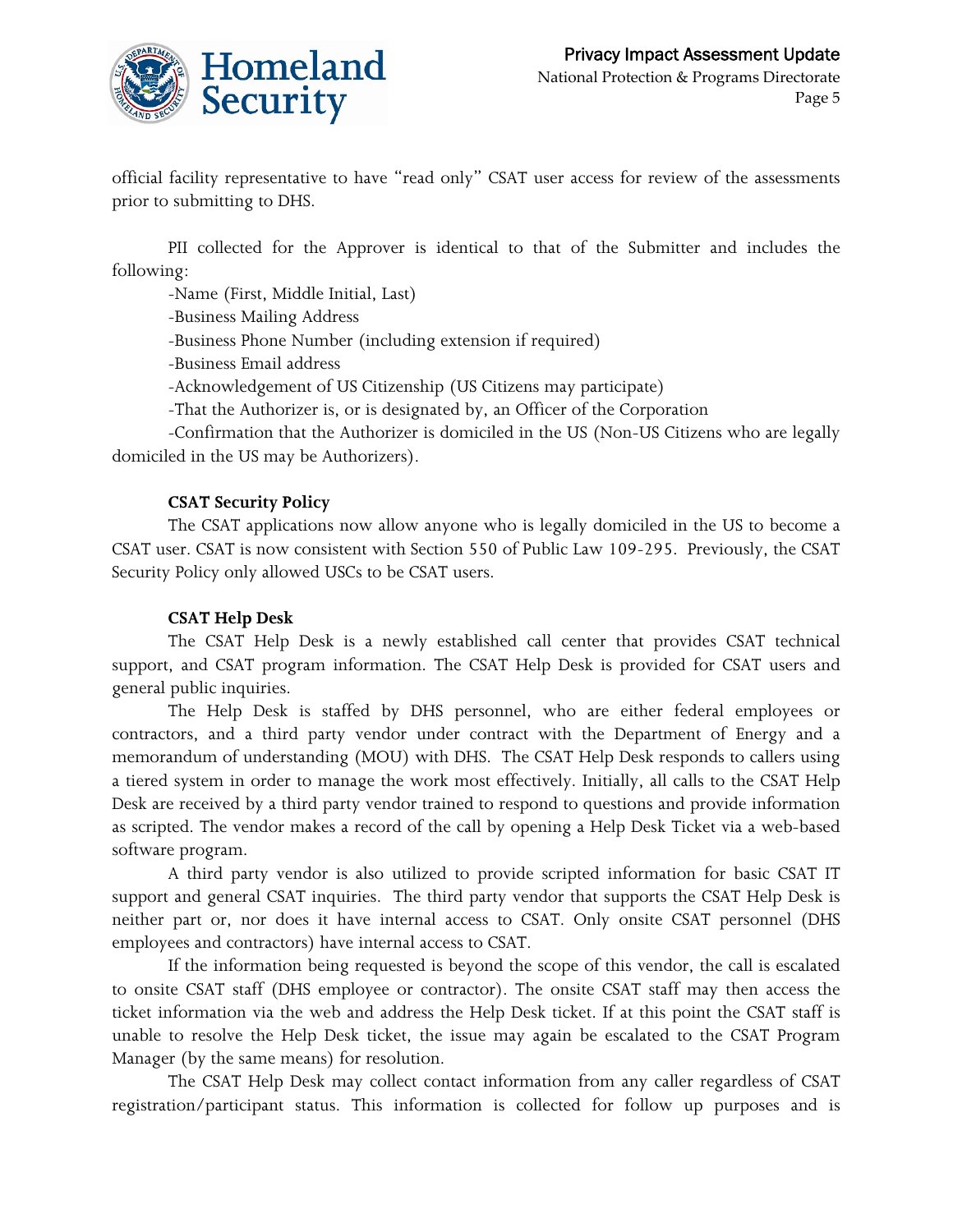

provided voluntarily by the individual caller. CSAT Help Desk collects the information using an industry standard, web-based software application designed for help desk ticket tracking and contact support. Information collected includes the following:

- Account Information (Facility)
	- o Company Name
	- o E-mail Address (of caller)
	- o CSAT Registration Number (if they already have one)
	- o Phone Number
	- o Fax Number
	- o Industry (usually Chemical)
	- o Physical Address
		- Street Address
		- $\blacksquare$  City
		- **State**
		- Zip Code
		- Country
	- o Website
- Contact Information
	- o First Name
	- o Last Name
	- o E-mail Address
	- o Phone Number
	- o Mailing Address
		- Street Address
		- $\blacksquare$  City
		- State
		- Zip Code
		- **Country**
- Case (Ticket) Information
	- o Case Number
	- o User Category (Preparer, Submitter, etc.)
	- o Case Status (Open, Closed, Escalated. etc.)
	- o Case Origin (Phone, E-mail, Fax)
	- o Priority
	- o Subject
	- o Description
	- o Case Reason
	- o Solution Title
	- o Solution Details

### Reason for the PIA Update

 This CSAT PIA Update addresses the potential collection of PII by DHS as a result of CSAT's added applications and functionality, security policy change, and deployment of the CSAT Help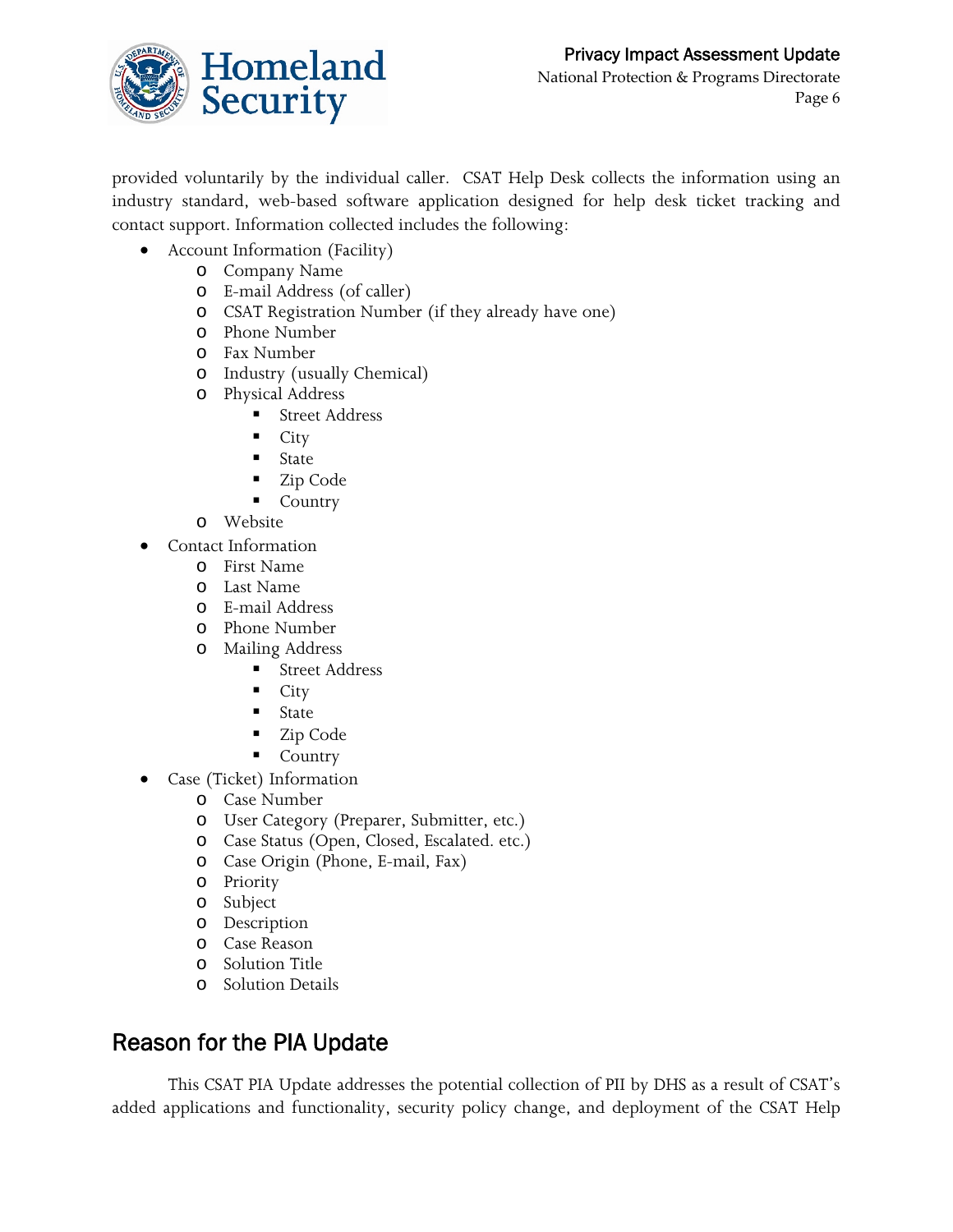

Desk. Additionally, CSAT has two new user roles, the Reviewer and Authorizer, for which individuals must register with CSAT and provide PII in order to utilize. The CSAT Help Desk may also collect contact information from callers in order to most effectively service those requesting IT support or CSAT program information.

### Privacy Impact Analysis

#### **The System and the Information Collected and Stored within the System**

 The CSAT application and functionality update affects the amount, but not the type of personally identifiable information (PII) collected. Because there are added user roles and applications, CSAT will collect a larger volume of PII. Some PII may be collected more than once from the same individual in order to handle the given request; however, no new types of PII will be collected.

 The CSAT Help Desk may collect PII from CSAT users or non-user individuals inquiring about the CSAT. The caller must submit information voluntarily and the information is used for contact and support purposes. Contact information collected may include any the following: first and last name; phone number; email address; and mailing address. The CSAT Help Disk will open a Help Desk Ticket (assign a case (tracking) number) for each call (incident) received.

 DHS will employ the use of a third party vendor to support certain basic functions of the CSAT Help Desk. This third party division of the Help Desk is neither part of the internal CSAT system, nor will they have internal access to CSAT. Any information collected by the third party vendor is property of DHS and may not be disseminated. CSAT has not changed its policy on internal or external sharing; or data mining.

#### **Uses of the System and the Information**

 CSAT collects PII from individuals attempting to become CSAT users and may also collect PII from individuals calling the Help Desk requesting technical assistance with or further information about the program. DHS uses this information for contact and support purposes. Anyone calling the Help Desk may also submit contact information (PII) for contact, general support purposes, and for follow-up.

 CSAT now has the added functionality of two new user roles (the Reviewer and Authorizer), and a supporting CSAT Help Desk. The individuals participating as Reviewer or Authorizer must register with CSAT and therefore provide PII.

Adding the new role of Reviewer, allows a facility to designate an individual who can review the assessment for quality and accuracy. The role of Authorizer now allows the official facility representative to have "read only" CSAT user access for review of the assessments prior to submitting to DHS.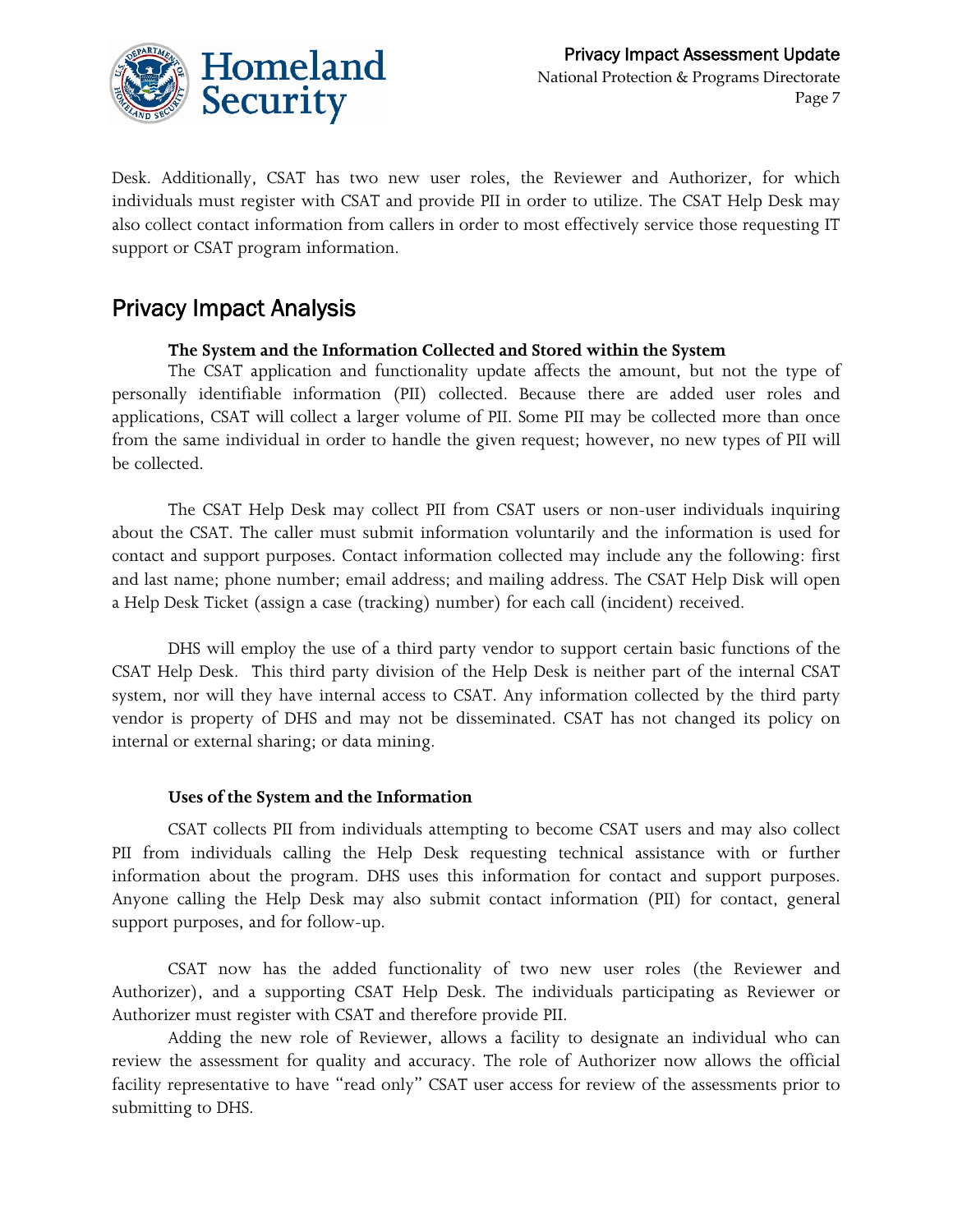

#### **Retention**

 The retention schedule for CSAT data, both CSAT user information and Help Desk contact information will remain consistent with the proposed NARA retention schedule as described in the published CSAT PIA.

#### **Internal Sharing and Disclosure**

 CSAT Internal Sharing and disclosure policies will remain consistent with the existing CSAT PIA. No new changes to internal sharing or disclosure exist at this time.

#### **External Sharing and Disclosure**

 The third party vendor only shares first tier Help Desk information with DHS personnel or contractors. This third party vendor may not use this information for any purpose beyond the first tier responses to Help Desk Inquiries. CSAT User information will not be shared with the third party vendor. All information collected via the CSAT Help Desk is DHS property and is not disseminated.

#### **Notice**

 Potential CSAT users and authorized users will be provided with a Privacy Act Statement (5 U.S.C. § 552a(e)(3) on the forms collecting personally identifiable information. The Help Desk Information is maintained under the DHS/All-002 Privacy Act System of Records Notice, DHS mail lists and contact information, 69 FR 70460 published on September 22, 2004. As previously noted in the original CSAT PIA, the CSAT user information is covered by the DHS/All – 004 Privacy Act System of Records Notice, General Information Technology Access and Account Records, 71 FR 78449 published on December 29, 2006.

#### **Individual Access, Redress, and Correction**

 Individual access, redress, and correction (including the addition of the CSAT Help Desk) will remain consistent with the current CSAT PIA. Individual access, redress, and correction procedures and policy have not changed as a result of this update.

#### **Technical Access and Security**

 CSAT technical access and security will remain consistent with the current CSAT PIA. CSAT technical access and security has not changed as a result of this update.

DHS NPPD IT Security as well as the Department of Energy (DOE) Oak Ridge National Laboratory (ORNL) IT Security has properly reviewed and approved the third party vendor (Help Desk) contract, statement of work, and non-disclosure or confidentiality agreements, and all other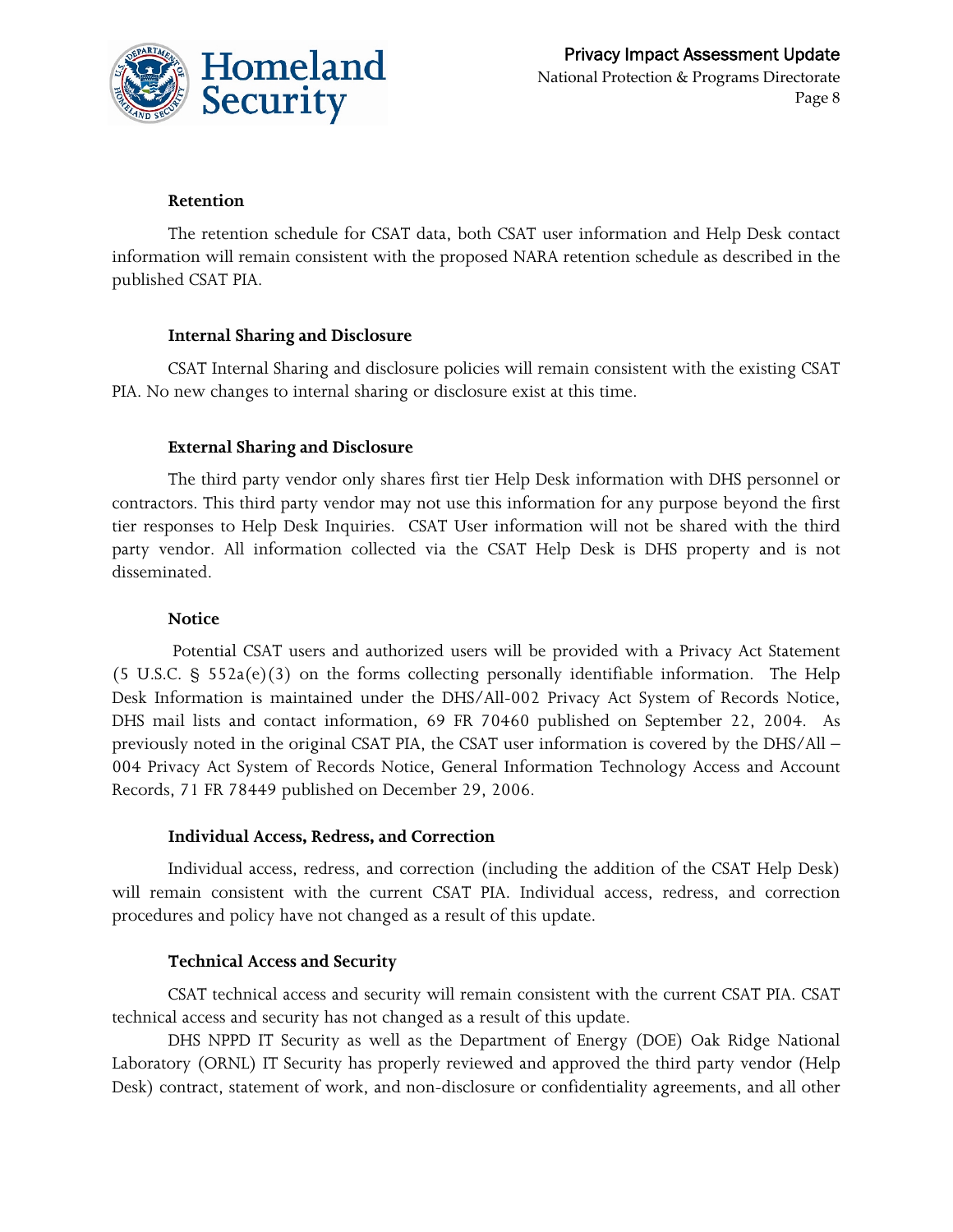

aspects of physical and data security. The third party vendor (Help Desk) does not have access to any other part of CSAT information technology. All information collected by the third party vendor (Help Desk) may not be used by the third party vendor for any purpose beyond responding to first tier Help Desk issues. This CSAT system has been Certified and Accredited by the NPPD CIO and has an Authority to Operate as of March 31, 2007.

#### **Technology**

 CSAT has added applications and functionality based on its existing framework. CSAT Help Desk collects the information using an industry standard, web-based software application designed for help desk ticket tracking and contact support.

### Responsible Official

Matt Bettridge National Protection & Programs Directorate Department of Homeland Security